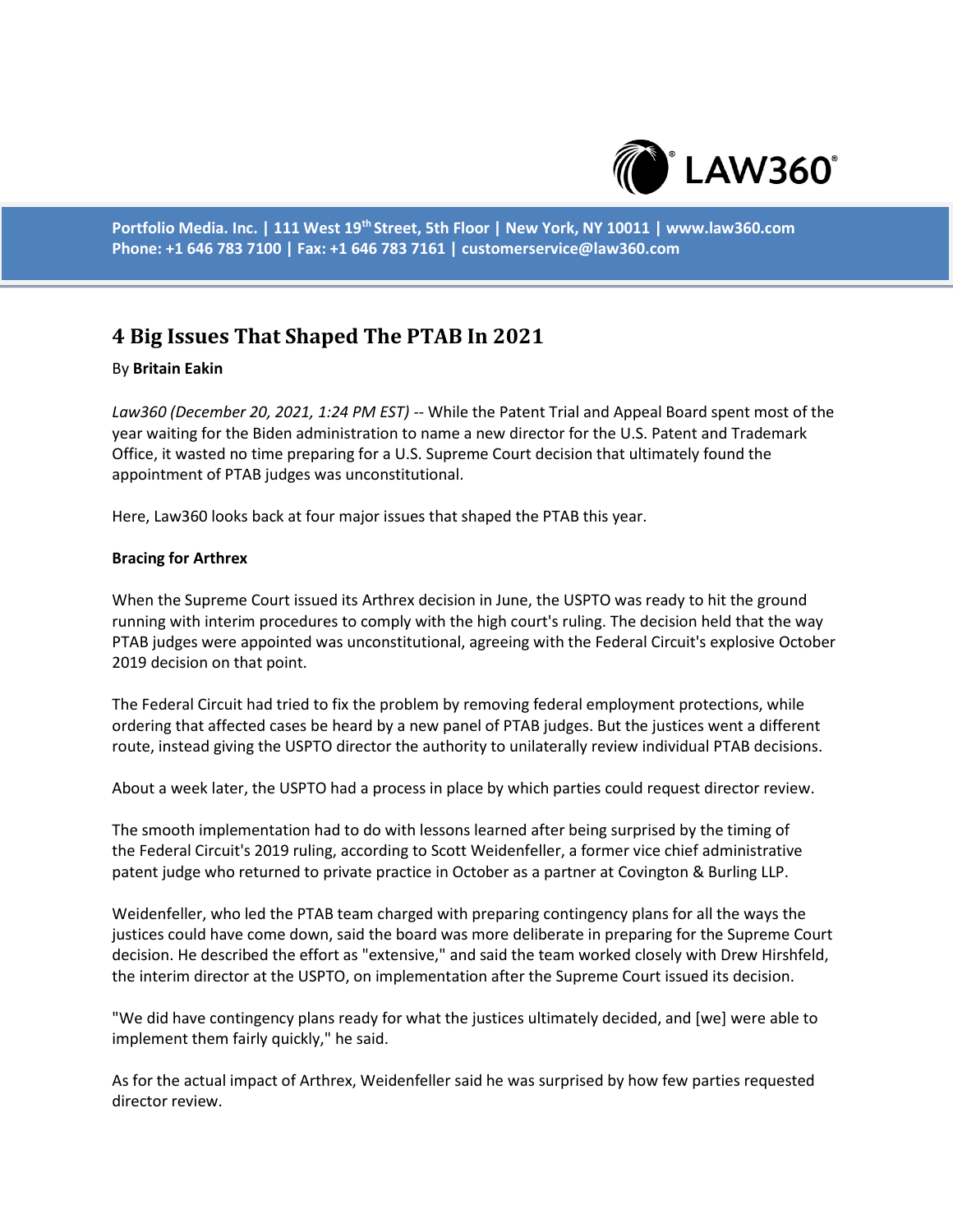"We thought everyone would ask for it just because it was new," he said.

Meanwhile, Karl Renner, a principal at Fish & Richardson PC, said the decision certainly posed a challenge to the agency, which he said had to make significant decisions along the way in preparation. But as for its legal impact, Renner called Arthrex "a nothingburger," saying the Supreme Court ruling has yet to upset a single PTAB decision that was subject to Arthrex.

"At the end of the day, the corrective measures didn't have some sort of a landslide effect, as some might have hoped. Instead, it felt a little more procedural in its effect," Renner said.

# **An Agency 'in Limbo'**

Hirshfeld, the commissioner of patents, stepped up to lead the USPTO as interim director after Andrei Iancu stepped down in January, and attorneys said he has done a good job steering the agency through an uncertain year. But his interim status likely led to what turned out to be a quiet year at the PTAB for precedent and rulemaking, according to Hunton Andrews Kurth LLP partner Greg Porter.

"I felt like the USPTO was in limbo while waiting for a new director. There weren't any decisions designated precedential or informative this year, and that could be because the interim leadership wanted to maintain the status quo," Porter said.

The Biden administration in October nominated Winston & Strawn LLP litigator Katherine Vidal to replace Iancu, and her nomination remains pending.

Hirshfeld "kept a steady wheel" at the agency during a challenging time, according to Renner of Fish & Richardson PC. Federal agencies can experience turmoil under interim leadership, Renner said, and the likelihood of turmoil was only increased by the USPTO needing to prepare for the Arthrex decision.

"But Drew held it together, with steady leadership throughout," Renner said.

Renner added that the agency appears to have chosen the right path in response to the Supreme Court's Arthrex decision and has been able to avoid major problems.

"Here again, steady and mature leadership showed well," he said.

# **Adapting to Fintiv**

In 2021, the PTAB began issuing fewer denials of patent validity challenges based on its precedential and controversial Fintiv decision for determining whether to deny patent reviews in light of advanced parallel district court litigation.

From April through September, the board denied inter partes review in just 19% of cases in which it did a Fintiv analysis. That's in contrast to the prior six months — the first half of fiscal year 2021 — when it denied IPR 38% of the time.

The drop in discretionary denials under Fintiv stems from the board's December 2020 decision in Sotera Wireless Inc. v. Masimo Corp., according to Weidenfeller, the former vice chief PTAB judge. The PTAB granted inter partes review in that case after Sotera stipulated that it wouldn't make any invalidity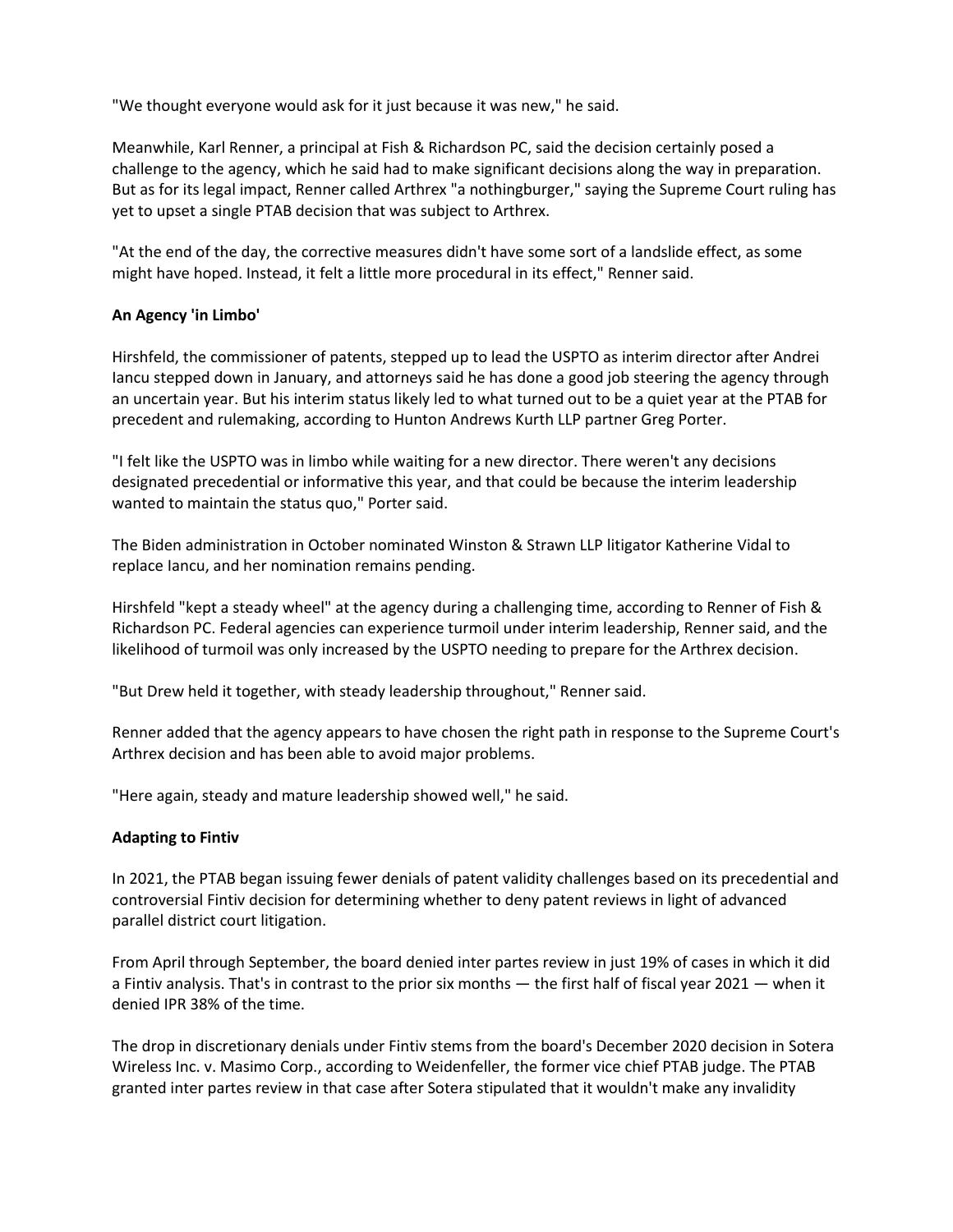arguments in a parallel suit if it had raised them — or reasonably could have raised them — before the board.

The decision was made precedential last December, just over two weeks after it was issued, and petitioners put that decision to work in the first half of this year.

"Once Sotera was made precedential, that was a pretty strong signal that if you do this, you're probably in good shape under Fintiv," Weidenfeller said. "And so parties are taking that very seriously and thinking carefully about that."

But even while Fintiv denials were dropping, the controversy the policy sparked continued to play out. That included two legal challenges in district court, one from tech companies like Apple, Cisco and Google, and another from US Inventor and individual patent owners.

Both suits alleged the policy violated the Administrative Procedure Act because the agency didn't engage in formal rulemaking to establish it. Both suits, however, failed and were dismissed this year. US Inventor appealed to the Fifth Circuit in August, while Apple and the other tech companies filed a notice of appeal to the Federal Circuit in December.

The Fintiv precedent also inspired proposed legislation from retiring Sen. Patrick Leahy, D-Vt. — who currently chairs the Senate Judiciary Intellectual Property Subcommittee — that would do away with discretionary denials under Fintiv altogether. On the other hand, the subcommittee's ranking member, Sen. Thom Tillis, R-N.C., supports Fintiv but wants to modify how the board analyzes parallel trial dates because they often get postponed.

Dorothy Whelan, a senior principal at Fish & Richardson PC, said she is keeping a close eye on how this tension plays out, particularly with a new director coming on board. But she said the tension could actually resolve itself.

The drop in discretionary denials under Fintiv is at least partly attributable to the board tamping down on them of its own accord, she noted.

"I think that the judges are already self-correcting to a certain extent," Whelan said.

# **Updating LEAP Program**

Since April 2020, the USPTO has been running a program to give lesser-experienced attorneys opportunities to argue before the board, but in November, the agency announced an important change to the eligibility requirement.

The Legal Experience and Advancement Program — or LEAP program — previously stipulated that attorneys could have no more than seven years of experience and up to three substantive oral arguments in a federal tribunal, including at the PTAB. The recent change removed the requirement for attorneys to attest to having a particular number of years in practice.

Alex Yap, a former administrative patent judge who returned to private practice last year as a partner at Morrison & Foerster LLP, said he lobbied for the change while he was a PTAB judge because it excluded attorneys from large firms. That's because the path to partnership generally takes longer at larger firms.